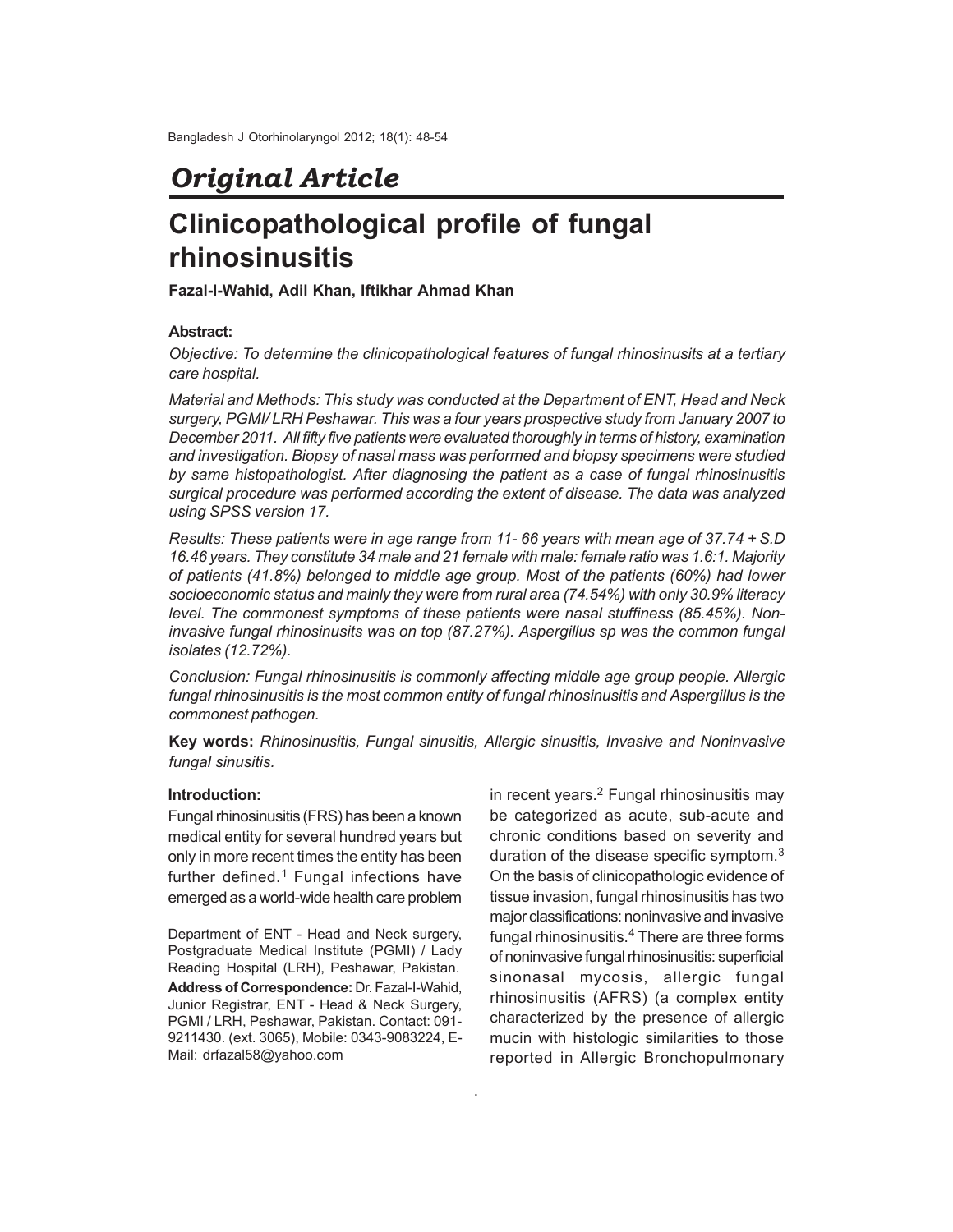Aspergillosis) and fungal ball. Invasive disease is characterized as either acute or chronic based on the length the time symptoms are present before presentation.4, 5 Patients with acute invasive disease are usually immunosuppressed and, by definition, present with symptoms of less than onemonth duration. This entity is characterized by the presence of fungal forms invading into the sinonasal submucosal with frequent angioinvasion and rapid intervention is necessary. 4,6 Patient symptoms with fungal rhinosinusitis include nasal stuffiness, nasal discharge, facial pain, fever, and headache.<sup>7</sup> Diagnostic criteria for fungal rhinosinusitis, after specific symptoms of the disease confirmed by primary examinations are nasal endoscopy, X-ray radiography, CT and MRI.<sup>8</sup> Definitive diagnosis of fungal rhinosinusitis can be achieved by direct microscopically observation of dispersed samples in KOH, histo-pathological studies of dissected polyps or mucosal tissues by Hematoxylin and Eosin, Gomori's methylamine silver and periodic acid Schiff stains.<sup>9</sup> The treatment modality for fungal rhinosinusitis includes non surgical and surgical procedures.<sup>10</sup>

The purpose of the present study was to determine the clinicopathologic findings of fungal rhinosinusitis and treatment outcome at a tertiary care hospital.

#### **Methods:**

This study was conducted at the Department of ENT, Head and Neck surgery, Post Graduate Medical Institute, Lady Reading Hospital Peshawar. This was a prospective descriptive study. The duration of the study was four years from January 2007 to December 2011. Fifty five patients were enrolled in this study. The patients of any age and either gender presented to ENT Department and diagnosed as cases of fungal rhinosinusits were included in the study. The

patients who were not willing for registering in study and those who were lost from follow up were excluded from the study. A detailed history was taken; thorough examination of ENT and other systems was carried out. Besides baseline investigations CT scan and MRI were performed to know the exact sites and extent of disease. Biopsy of nasal mass was performed and biopsy specimens were studied by same histopathologist. A well informed consent was taken. The study was approved by the ethical committee of the institute. After diagnosing the patient as a case of fungal rhinosinusits surgical procedure was performed. These patients were put on antifungal treatment and they were followed for six months. The data was collected on preformed proforma and was analyzed using SPSS version 17.

#### **Results:**

In this study a total of fifty five patients were enrolled. These patients were in age range from 11-66 years with mean age of  $37.74 +$ S.D 16.46 years. These patients constitute 34 male and 21 female with male: female ratio was 1.6:1. Majority of male patients (41.8%) belonged to the group of patients in the age range 21-40 years with mean age 31.3+S.D 5.7 years (Table-I). In this study most of the patients (60%) had lower socioeconomic status and mainly they were from rural area (74.54%) with only 30.9% literacy level (Table-II). The commonest symptoms of these patients were nasal stuffiness (85.45%), nasal discharge (72.72%) followed by facial discomfort 70.90% (Table-II). Among the diagnosis non-invasive fungal rhinosinusits was the common (87.27%) finding and allergic fungal rhinosinusits was the commonest observation (61.81%) while Aspergillus sp was the usual fungal isolates (Table-IV).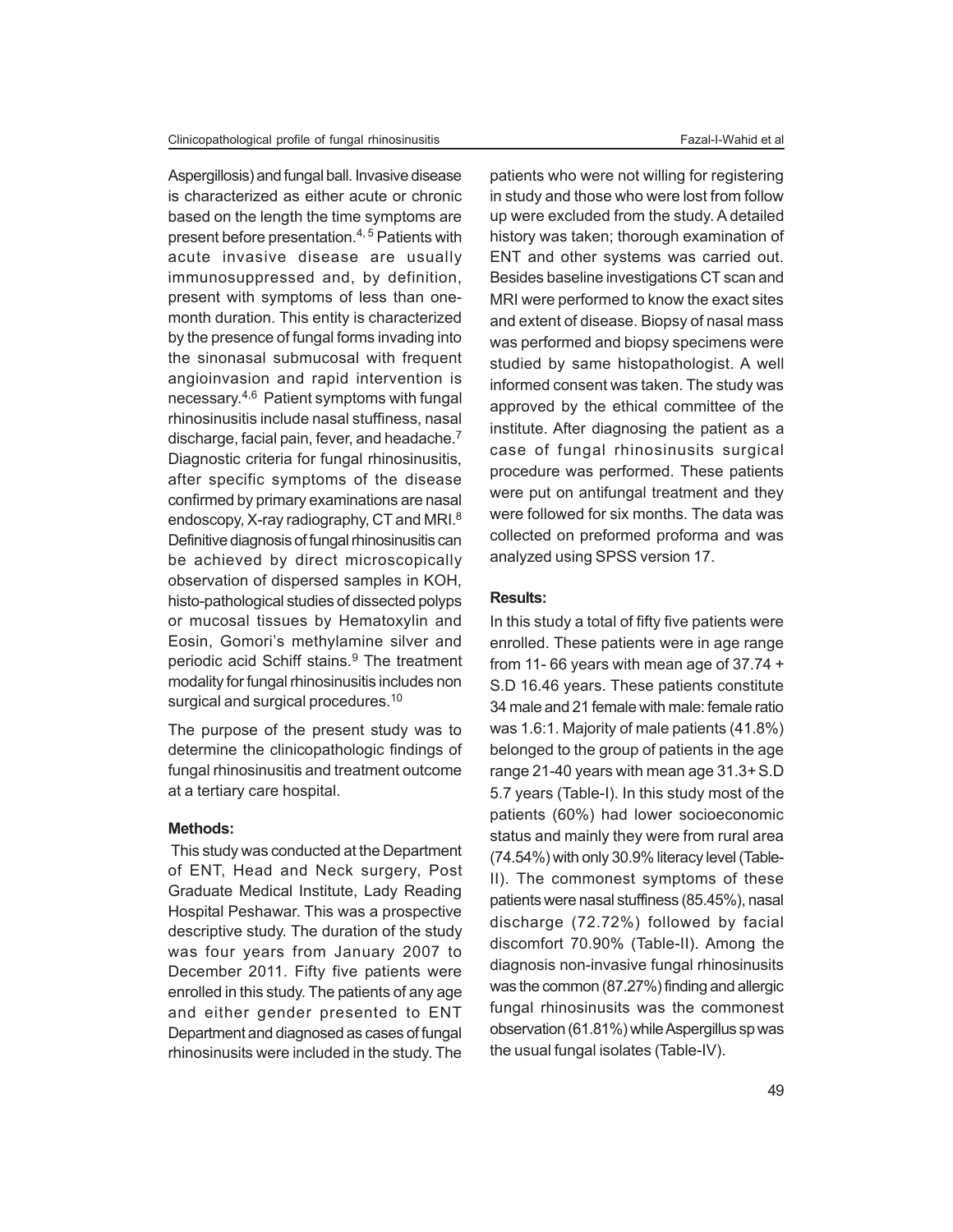#### Bangladesh J Otorhinolaryngol vol. 18, No. 1, April 2012

| u.<br>٧<br>× |
|--------------|
|--------------|

*Patients distribution in age groups with mean and standard deviation (n=55).*

| Age Range (Years) |        | No. & % age | Mean age (Years) | St Dev |  |
|-------------------|--------|-------------|------------------|--------|--|
| $20$              | Male   | 05(9.1)     | 15.8             | 3.1    |  |
|                   | Female | 03(5.4)     | 14.6             | 3.2    |  |
| $21 - 40$         | Male   | 23(41.8)    | 31.3             | 5.7    |  |
|                   | Female | 13(23.6)    | 28.0             | 5.8    |  |
| >40               | Male   | 06(10.9)    | 54.8             | 9.3    |  |
|                   | Female | 05(9.1)     | 52.2             | 8.1    |  |

**Table-II**

*Socio-demographic features of the patients (n=55).*

| <b>Features</b>                   | Frequency | Percentage |
|-----------------------------------|-----------|------------|
| Male                              | 34        | 61.81%     |
| Female                            | 21        | 38.18%     |
| Lower Socioeconomic Class         | 33        | 60%        |
| Middle Socioeconomic Class        | 13        | 23.63%     |
| <b>Upper Socioeconomic Class</b>  | 09        | 16.36%     |
| Rural                             | 41        | 74.54%     |
| Urban                             | 14        | 25.45%     |
| <b>Illiterate</b>                 | 38        | 69.1%      |
| Educated                          | 17        | 30.9%      |
| Symptoms duration< 1months        | 36        | 65.45%     |
| Symptoms duration1-3months        | 12        | 21.81%     |
| Symptoms duration> 3 months       | 7         | 12.72%     |
| No risk factors                   | 42        | 76.36%     |
| Associated diabetes mellitus      | 11        | 20%        |
| Associated hematologic malignancy | 2         | 3.63%      |

**Table-III** *Clinical features of patients in this study (n=55).*

| <b>Clinical Features</b> | Frequency | Percentage |  |  |
|--------------------------|-----------|------------|--|--|
| <b>Nasal Stuffiness</b>  | 47        | 85.45%     |  |  |
| Nasal Discharge          | 40        | 72.72%     |  |  |
| <b>Facial Discomfort</b> | 39        | 70.90%     |  |  |
| Nasal Mass               | 26        | 47.27%     |  |  |
| Sneezing                 | 22        | 40%        |  |  |
| <b>Facial Swelling</b>   | 18        | 32.72%     |  |  |
| Cough                    | 15        | 27.27%     |  |  |
| Headache                 | 13        | 23.63%     |  |  |
| Fever                    | 10        | 18.18%     |  |  |
| Peri-orbital Swelling    | 7         | 12.72%     |  |  |
| <b>Blurred Vision</b>    | 6         | 10.90%     |  |  |
| Proptosis                | 4         | 07.27%     |  |  |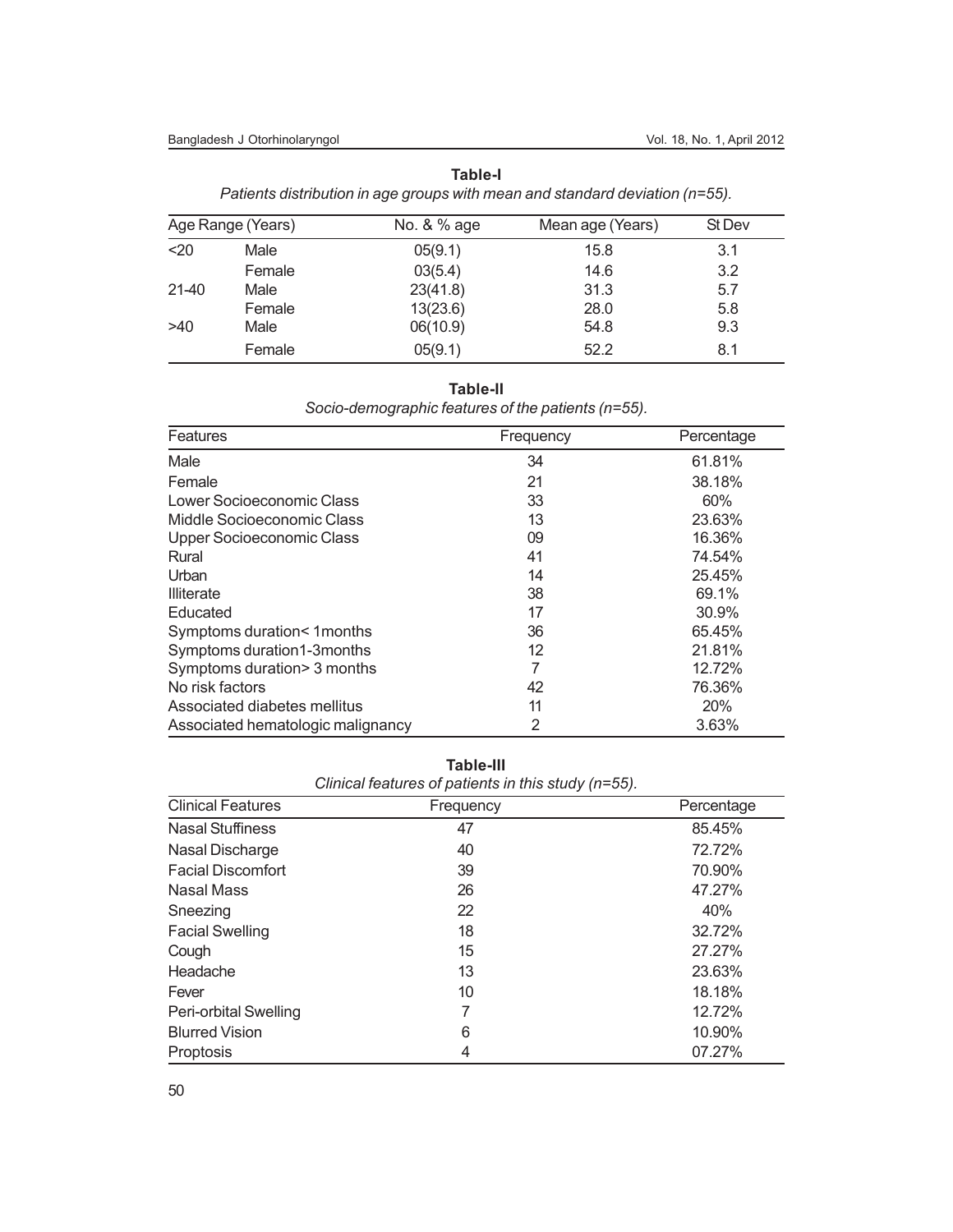Clinicopathological profile of fungal rhinosinusitis Fazal-I-Wahid et al

| Classification | Diagnosis             | Frequency | Percentage | Most common Isolates        |  |
|----------------|-----------------------|-----------|------------|-----------------------------|--|
| Non-invasive   | Allergic fungal       | 34        | 61.81%     | Dematiaceous fungi          |  |
|                | rhinosinusits (AFR)   |           |            |                             |  |
|                | Fungal ball (FB)      | 9         | 16.36%     | Aspergillus sp.             |  |
|                | Combined AFR+FB       | 5         | $9.09\%$   | Aspergillus sp.             |  |
| Total          |                       | 48        | 87.27%     |                             |  |
| Invasive       | Acute invasive        | 2         | 3.63%      | Aspergillus sp.             |  |
|                | Chronic invasive      | 3         | 5.45%      | Candida albicans            |  |
|                | Chronic granulomatous |           | 2          | 3.63%<br>Aspergillus flavus |  |
| Total          | 6                     |           | 10.90%     |                             |  |

**Table-IV** *Pathologic types and fungal pathogens isolated in this study (n=55).*



**Fig.-1:** *Picture showing lateral rhinotomy incision on right side.*



**Fig.-2:** *Picture showing mud of fungal rhinosinusitis removed via lateral rhinotomy.*



**Fig.-3:** *CT scan of nose, nasopharynx, paranasal sinuses and skull base axial and coronal views showing heterogeneous mass involving right nasal cavity, right maxillary and ethmoid sinuses with double density sign characteristic of fungal infection.*

#### **Discussion:**

The diversity of fungal rhinosinusits (FRS) is highlighted by its many clinical and histopathological presentations. Clinically, FRS can be acute and chronic.<sup>7</sup> The pathologic spectrum encompasses a variety of different entities which are classified as either invasive or non-invasive and then into specific pathologic categories which are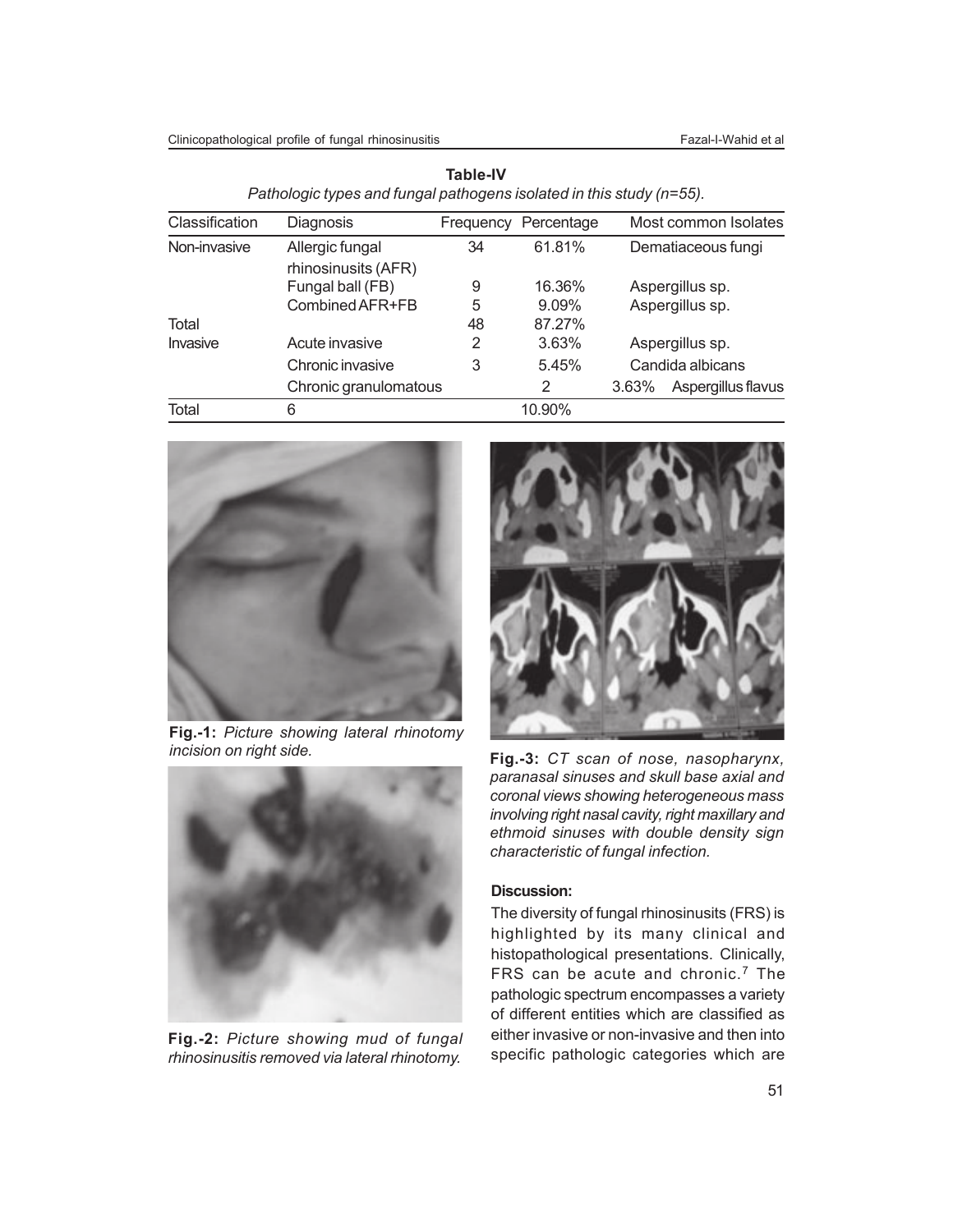descriptive of clinical and histological disease processes.<sup>9</sup> Fungal rhinosinusits can involve any age, however in our study the commonly suffered people belonged to age group 21-40 years, with mean age of 37.74 years which is consisted with study of Azar<sup>11</sup> having mean age of 41.9 years while it is at variance from study of Soontrapa<sup>12</sup> where mean age was 54.8 years. Both genders can be involved by fungal infection. In this study males were predominantly affected (61.81%) which simulates to study of Kamal<sup>13</sup> with male predominance (53.33%) and differs from results of Michael<sup>14</sup> where female outnumbered (54.50%). Forty one cases (74.54%) were from rural areas with lower socioeconomic status (60%). Most of the patients (69.1%) were illiterate and majority of them (65.45%) having symptoms lasting for less than one month duration. Similarly Kamal and collegues $13$  conducted a study on sixty patients and found that 46 (76.67%) patients were from rural area whereas 14 (23.33%) were from urban area. He also observed 50% were farmers with high poverty level of 80%. The commonest clinical features in this study were nasal obstruction (85.45%), nasal discharge (72.72%) and nasal mass (47.27%) which were comparable to the features reported by Khan<sup>15</sup> having nasal discharge (100%), nasal obstruction (92.3%) and headache (61.5%), while these were not an agreement to the results of Soontrapa<sup>12</sup> where commonest features were fever (51.2%), facial pain (32.6%) and headache  $(25.6\%)$ . In Shrestha<sup>16</sup> study clinical features were headache and facial pain (82%), nasal blockage (90%), nasal congestion (50%), nasal discharge (56%). The reason may be different patient intelligence level and inherent characteristics of fungal pathogens. Based on histopathological study noninvasive fungal rhinosinusitis were found in 48 patients (87.27%) and invasive fungal rhinosinusitis were recorded in 6 patients (10.90%). Chen

and colleagues<sup>17</sup> found noninvasive and invasive fungal rhinosinusitis in 58.18% and 41.81% patients respectively.

Among noninvasive rhinosinusitis allergic fungal rhinosinusitis was the commonest finding (61.81%) followed by fungal ball (16.36%). Similarly Das<sup>18</sup> also observed noninvasive fungal rhinosinusitis 87.25% while invasive fungal rhinosinusitis 12.5% and allergic fungal rhinosinusitis was the commonest (45.0%) infection among noninvasive rhinosinusitis. As allergic fungal rhinosinusitis is the commonest form of fungal of rhinosinusitis which is also supported by the findings of Michael<sup>14</sup> who reported that among the 211 patients, 133 (63%) had the allergic form of the disease, with 51 (24%) presented with acute invasive disease and 21 (10%) presented with chronic invasive sinusitis. Fungal rhinosinusitis may be caused by different fungi depending upon the demographic and host distribution. However in our study dematiaceous fungi were the commonest (61.81%) fungal isolates recovered from allergic fungal rhinosinusitis followed by Aspergillus sp (32.71%). However in Das<sup>18</sup> Study Aspergillus sp. was the commonest (65.8%) pathogens followed by dematiaceous sp. (9%). In Challa<sup>19</sup> report also Aspergillus sp. was the commonest etiologic agent. In Soontrapa<sup>12</sup> study the predominant pathogens were Aspergillus sp (63.1%) and Candida was 7.2%. Likewise Saravanan<sup>20</sup> disclosed that the most common culture isolate was Aspergillus flavus (n=26; 81%), followed by Aspergillus fumigatus (n=3; 9%). A Bipolaris species was isolated in only 2 patients (6%).

#### **Conclusion:**

It is concluded from this study that fungal rhinosinusitis is commonly affecting middle age group people. Allergic fungal rhinosinusitis is the commonest entity of fungal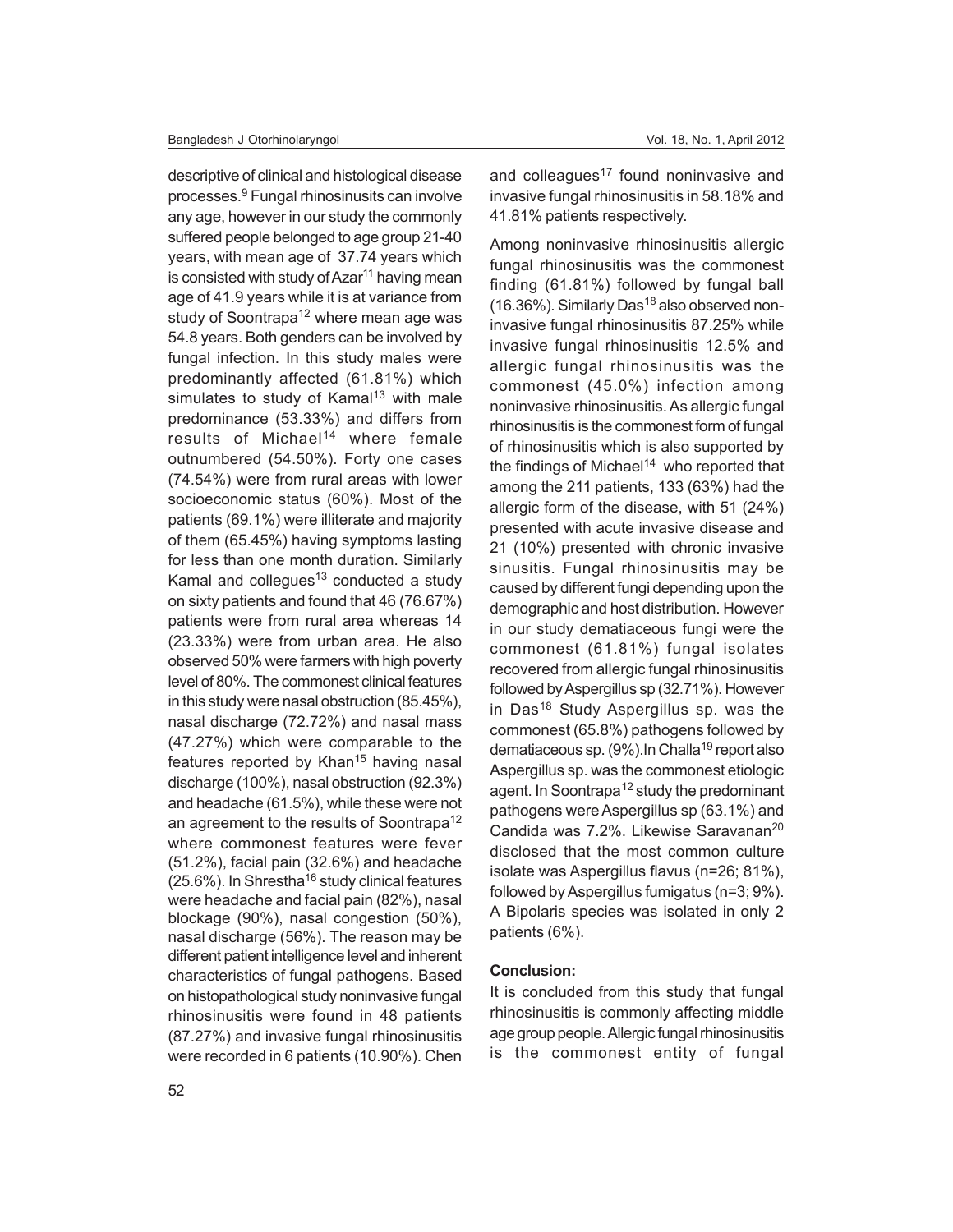rhinosinusitis and Aspergillus is the commonest pathogen responsible for fungal rhinosinusitis. Moreover the diagnosis of fungal rhinosinusitis can be made on clinical features complemented with radiological investigations.

### **References:**

- 1. Roongrotwattanasiri K, Fooanant S and Naksane L. Invasive fungal rhinosinusitis in Maharaj Nakorn Chiang Mai Hospital. J Med Assoc Thai 2007; 90: 2524-8.
- 2. Khattar VS, Hathiram BT.Allergic Fungal rhinosinusitis. Otorhinolaryngology Clinics: An International Journal 2009, 1:37-44.
- 3. Taxy JB. Paranasal fungal sinusitis: Contribution of histopathology to diagnosis: a report of 60 cases and literature review. American Journal of Surgical Pathology 2006; 30:713-720.
- 4. Taxy JB, El-Zayaty S, Langerman A. Acute fungal sinusitis natural history and the role of frozen section. Am J Clin Pathol 2009; 132: 86-93.
- 5. Chakrabarti A, Das A, and Panda NK. Controversies surrounding the categorization of fungal sinusitis. Medical Mycology 2009; 47: 299–308.
- 6. Larbcharoensub N, Srisuma S, Ngernprasertsri T, et al. Invasive fungal infection in Ramathibodi Hospital: a tenyear autopsy review. J Med Assoc Thai 2007; 90: 2630-7.
- 7. DelGaudio JM, Clemson LA. An early detection protocol for invasive fungal sinusitis in neutropenic patients successfully reduces extent of disease at presentation and long term morbidity. Laryngoscope 2009; 119: 180-3.
- 8. Glass D, Amedee RG. Allergic fungal rhinosinusitis: a review. The Ochsner Journal 2011; 11: 271–275.
- 9. Ebbens FA, Georgalas C, and Fokkens WJ. Fungus as the cause of chronic rhinosinusitis: the case remains unproven. Current Opinion in Otolaryngology and Head and Neck Surgery 2009; 17: 43–49.
- 10. Niederfuhr A, Kirsche H, Riechelmann H, Wellinghausen N. The Bacteriology of chronic rhinosinusitis with and without nasal polyps. Arch Otolaryngol Head Neck Surg. 2009; 135:131-136.
- 11. Azar S, Mansour B, Parivash K and Babak B. Fungal rhinosinusitis in hospitalized patients in Khorramabad, Iran. Middle-East Journal of Scientific Research 2011; 7: 387-391.
- 12. Soontrapa P, Larbcharoensub N, Luxameechanporn T, Cheewaruangroj W, Prakunhungsit S, Sathapatayavong B et al. Fungal rhinosinusitis: a retrospective analysis of clinicopathologic features and treatment outcomes at Ramathibodi hospital. Southeast Asian J Trop Med Public Health 2010; 41: 442-49.
- 13. Kamal MS, Ahmed KU, Humayun P, Atiq T, Hossain A and Rasel MA. Association between allergic rhinitis and sino-nasal polyposis. Bangladesh J Otorhinolaryngol 2011, 17: 117-120.
- 14. Michael RC, Michael JS, Ashbee RH, Mathews MS. Mycological profile of fungal sinusitis: An audit of specimens over a 7-year period in a tertiary care hospital in Tamil Nadu. Indian J Pathol Microbiol 2008; 51:493-6.
- 15. Khan AR, Ali Farman, Din SE, Khan NS and Dawar A. Frequency of allergic fungal chronic rhinosinusitis. Pak J of Otolaryngol 2011; 27:12-14.
- 16. Shrestha S, Kafl e P, Akhter J, Acharya L, Khatri R, KC T.Allergic Fungal